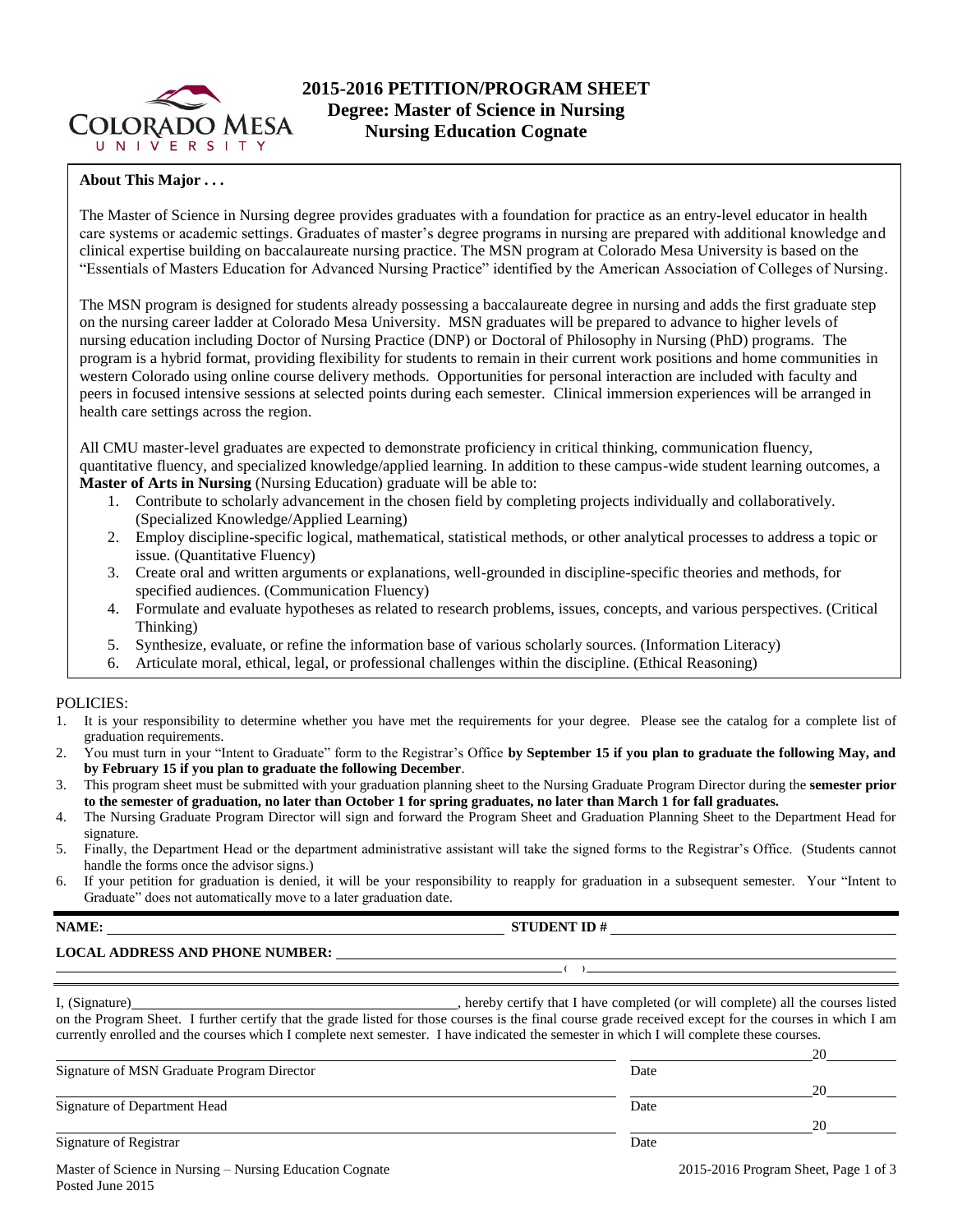#### **Students should work closely with a faculty advisor when selecting and scheduling courses prior to registration.**

Degree Requirements:

- Admission to the program follows the general admissions policies & procedures for graduate programs outlined in the university catalog.
- A bachelor's degree in nursing from a regionally accredited college or university is required, prior to beginning the program. Applicants must have maintained a GPA of 3.0 or better in baccalaureate nursing coursework.
- 36 Semester Hours are required for the Master of Science in Nursing Degree.
- No class grade lower than a "B" will be counted toward the degree.
- Applicants must hold a current, unrestricted license to practice as a registered nurse in their State of Practice.
- It is recommended that students work closely with a faculty advisor when selecting courses and scheduling classes prior to registration.

Course No Title Sem.hrs Grade Term

# **I. Required Core Courses** (18 Semester Hours)**:**

| NURS 500 Theoretical Foundations         | 3 |  |
|------------------------------------------|---|--|
| <b>NURS 501 Nursing Research Methods</b> | 3 |  |
| NURS 502 Health Information Systems      | 3 |  |
| NURS 503 Organizational Leadership       | 3 |  |
| NURS 504 Health Policy                   | 3 |  |
| NURS 505 Quality Improvement             | 3 |  |

Course No Title Sem.hrs Grade Term

## **II. Nursing Education Cognate** (15 Semester Hours):

| NURS 525 Pathophysiologic Concepts     | 3 |  |
|----------------------------------------|---|--|
| NURS 526 Pharmacology for ANP          | 3 |  |
| NURS 527 Health Assessment for ANP     | 3 |  |
| NURS 540 Teaching Strategies           |   |  |
| NURS 545 Curriculum Design and Eval. 3 |   |  |

# **IV. Capstone or Thesis** (3 Semester Hours):

NURS 575 Capstone Practice Project 3

# **V. Other Requirements:**

Completion of Oral Comprehensive Exam: Pass/Fail

Date completed: